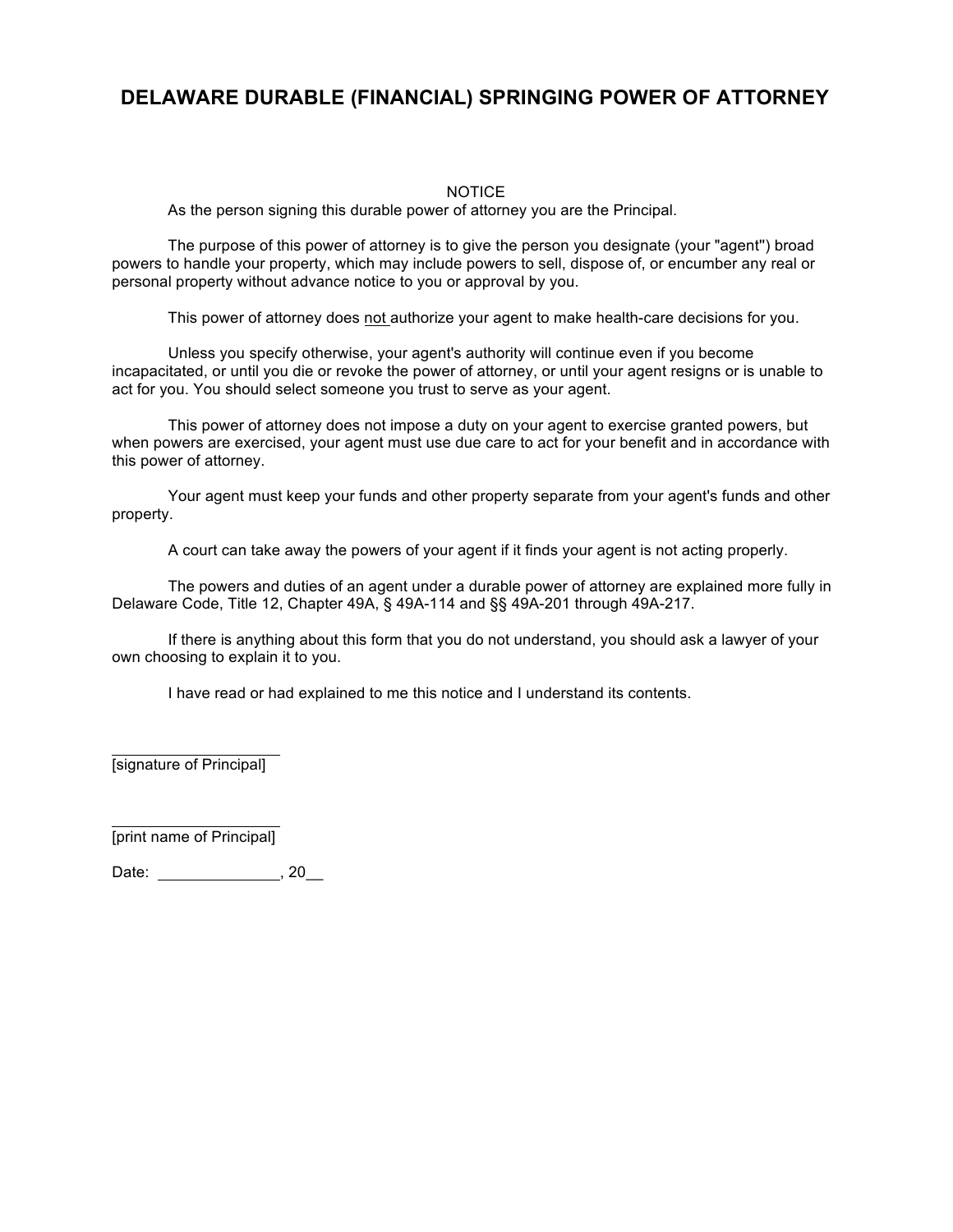#### **GENERAL DURABLE SPRINGING POWER OF ATTORNEY (DELAWARE)**

|                                           | with an address of: |  |
|-------------------------------------------|---------------------|--|
| [insert friar name]                       |                     |  |
|                                           |                     |  |
|                                           |                     |  |
|                                           |                     |  |
| as principal hereunder, do hereby appoint | $-$                 |  |

*[insert name of HNP friar Agent]* 

as my true and lawful agent and attorney-in-fact (hereinafter, "Agent") to act for me in my name, place and stead with respect to all of my business and financial matters of any kind, type or nature, including, by way of example and not limitation, all of the following matters:

**(A) Real property transactions.** To purchase, sell, accept, receive, acquire, possess, lease, pledge, mortgage, exchange, maintain, repair, improve, raze, alter, rebuild, manage, insure and in any other way or manner deal with any interest in real property whatsoever, and to enter into contracts and agreements for the foregoing.

**(B) Tangible personal property transactions.** To purchase, sell, accept, receive, acquire, possess, lease (as lessor or lessee), pledge, mortgage, exchange, maintain, repair, improve, manage, insure and in any other way or manner deal with any personal property whatsoever, tangible or intangible, or interest therein, and to enter into contracts and agreements for the foregoing.

**(C) Stock and bond transactions.** To purchase, sell, exchange, surrender, assign, redeem, vote at any meeting, or otherwise transfer any and all shares of stock, bonds, or other securities in any business, association, corporation, partnership, or other legal entity, whether private or public, now or hereafter belonging to me.

**(D) Banking and other financial institution transactions.** To make, receive, sign, endorse, execute, acknowledge, deliver and possess checks, drafts, bills of exchange, letters of credit, notes, stock certificates, withdrawal receipts and deposit instruments relating to accounts or deposits in, or certificates of deposit of banks, savings and loans, credit unions, or other institutions or associations; to pay all sums of money, at any time or times, that may hereafter be owing by me upon any account, bill of exchange, check, draft, purchase, contract, note, or trade acceptance made, executed, endorsed, accepted, and delivered by me or for me (including by my Agent in exercise of the powers hereunder); to borrow from time to time such sums of money as my Agent may deem proper and execute promissory notes, security deeds or agreements, financing statements, or other security instruments in such form as the lender may request and renew said notes and security instruments from time to time in whole or in part; to have free access at any time or times to any safe deposit box or vault to which I might have access.

**(E) Business operating transactions.** To conduct, engage in, and otherwise transact the affairs of any and all lawful business ventures of whatever nature or kind that I may now or hereafter be involved in; to organize or continue and conduct any business which term includes, without limitation, any farming, manufacturing, service, mining, retailing or other type of business operation in any form, whether as a proprietorship, joint venture, partnership, corporation, trust or other legal entity; to operate, buy, sell, expand, contract, terminate or liquidate any business; to direct, control, supervise, manage or participate in the operation of any business and engage, compensate and discharge business managers, employees, agents, attorneys, accountants and consultants; and, in general, to exercise all powers with respect to business interests and operations which I could if present and under no disability.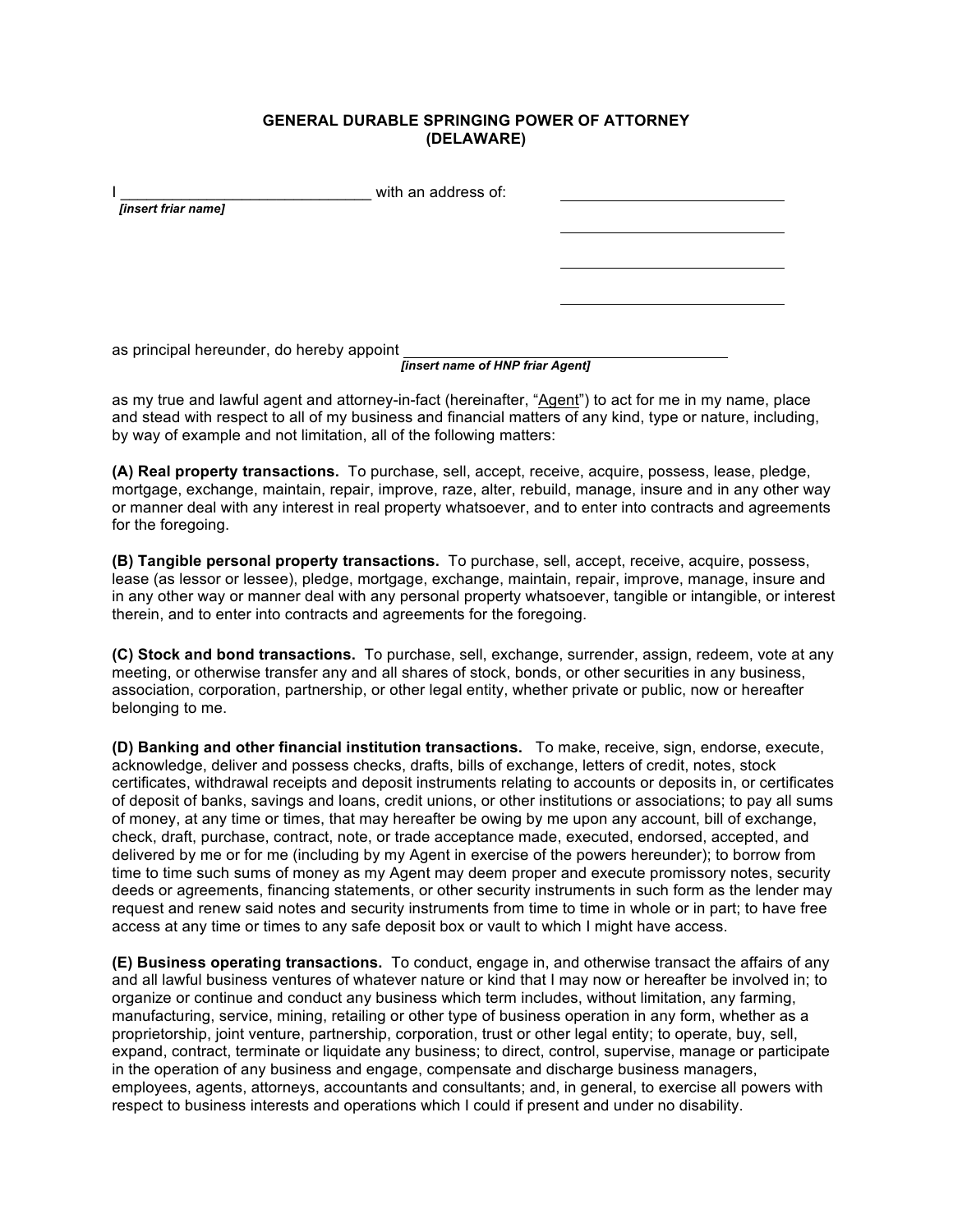**(F) Insurance and annuity transactions.** To exercise or perform any act, power, duty, right, or obligation, in regard to any contract of life, accident, health, disability, liability, or other type of insurance or any combination of insurance; and to procure new or additional contracts of insurance for me and to designate the beneficiary of same; provided, however, that my Agent cannot designate himself as beneficiary of any such insurance contracts.

**(G) Estate, trust, and other beneficiary transactions.** To accept, exercise, release, reject, renounce, assign, disclaim, demand, sue for, claim and recover any legacy, bequest, devise, gift or other property interest or payment due or payable to or for me; to assert any interest in and exercise any power over any trust, estate or property subject to fiduciary control; to establish a revocable trust solely for my benefit that terminates at my death and is then distributable to the beneficiaries of my estate; to make gifts of any real and personal property; and, in general, to exercise all powers with respect to estates and trusts which I could exercise if present and under no disability.

**(H) Claims and litigation.** To commence, prosecute, discontinue, defend, settle or assign all actions, lawsuits or other legal proceedings touching my real or personal property or any part thereof, or touching any matter in which I or my property, real or personal, may be in any way involved or concerned; to defend, settle, compromise, adjust, make allowances, compound, and submit to arbitration all accounts, reckonings, claims, and demands whatsoever that now are, or hereafter shall be, pending between me and any person or entity.

**(I) Personal and family maintenance.** To hire accountants, attorneys at law, consultants, clerks, physicians, nurses, agents, servants, workmen, and others and to remove them, and to appoint others in their place, and to pay and allow the persons so employed such salaries, wages, or other remunerations.

**(J) Benefits from Social Security, Medicare, Medicaid, or other governmental programs, or military service.** To prepare, sign and file any claim or application for Social Security, unemployment or military service benefits; to sue for, settle or abandon any claims to any benefit or assistance under any federal, state, local or foreign statute or regulation; to control, deposit to any account, collect, receive, and take title to and hold all benefits under any Social Security, unemployment, military service or other state, federal, local or foreign statute or regulation; and, to, in general, exercise all powers with respect to Social Security, unemployment, military service, and governmental benefits, including but not limited to Medicare and Medicaid, which I could exercise if present and under no disability.

**(K) Retirement plan transactions.** To contribute to, withdraw from and deposit funds in any type of retirement plan (which term includes, without limitation, any tax qualified or nonqualified pension, profit sharing, stock bonus, employee savings and other retirement plan, individual retirement account, deferred compensation plan and any other type of employee benefit plan); to select and change payment options for me under any retirement plan; to make rollover contributions from any retirement plan to other retirement plans or individual retirement accounts; to exercise all investment powers available under any type of self-directed retirement plan; and, in general, to exercise all powers with respect to retirement plans and retirement plan account balances which I could if present and under no disability.

**(L) Tax matters.** To prepare, make elections, execute and file all tax, social security, unemployment insurance, and informational returns required by the laws of the United States, or of any state or subdivision thereof, or of any foreign government; to prepare, execute and file all other papers and instruments which the Agent shall think to be desirable or necessary for safeguarding of me against excess or illegal taxation or against penalties imposed for claimed violation of any law or other governmental regulation; and to pay, compromise, contest or apply for refunds in connection with any taxes or assessments for which I am or may be liable.

**Springing Event.** This power of attorney shall be effective during any such time or times that by reason of disability or incompetence, (1) I lack capacity to sufficiently understand my business and financial matters, and/or (2) I lack capacity to sufficiently make or communicate decisions with respect to my business and financial matters, as either or both of the foregoing shall be certified by two physicians, one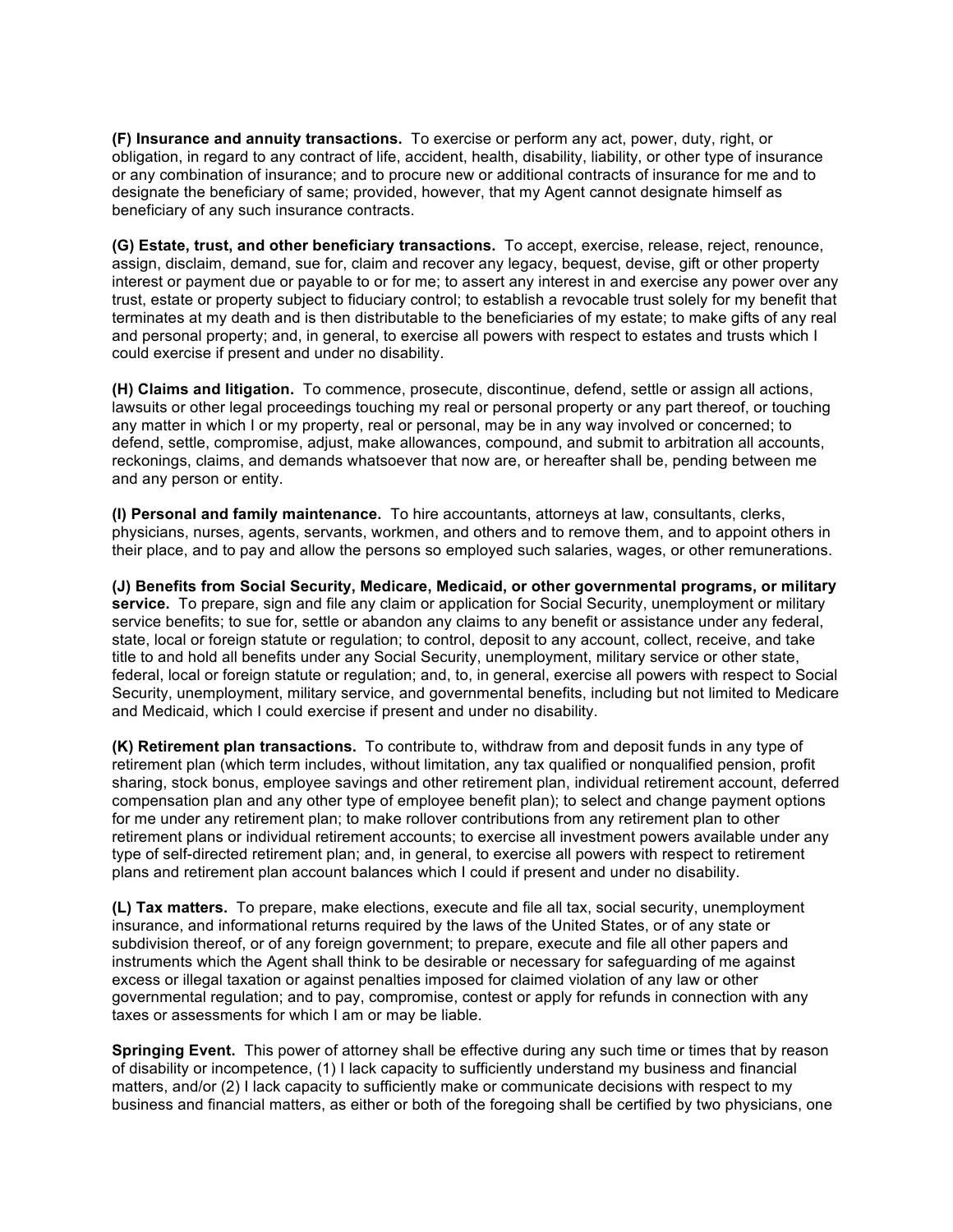of whom certifies he/she is my then treating physician (either or both of the foregoing, a "Springing Event"). The power of my Agent to act under this document as set forth herein shall continue in effect during the pendency of each such Springing Event.

The foregoing certification shall be acknowledged before a notary public. A copy of the foregoing certification shall be attached to this power of attorney. All persons relying on any such written statements attached to this power of attorney may presume that the identity and qualifications of the persons signing any such statement are what they purport to be. There shall be no duty to make further inquiry or investigation beyond the review of each written statement itself. No physician furnishing any such written statement shall be liable to me, the Agent or any other person for furnishing the same in good faith, for the disclosure of any information about me or my financial affairs contained in the statement, nor for any act or omission of my Agent.

This power of attorney is, subject to the occurrence of a Springing Event, effective immediately and will continue until it is revoked, provided I cannot revoke this power of attorney during the pendency of any Springing Event. For the avoidance of doubt, this power of attorney shall be construed as a general durable power of attorney and shall continue to be effective during the pendency of any one or more Springing Events.

**Successor Agent**. If my Agent named above shall die, become incompetent, resign or refuse to accept the office of Agent, I name the following individual as successor to such Agent:

**Liability of Agent.** My Agent shall not be liable for any acts or decisions made in good faith by the Agent in furtherance of the powers set forth in this power of attorney.

\_\_\_\_\_\_\_\_\_\_\_\_\_\_\_\_\_\_\_\_\_\_\_\_\_\_\_\_\_\_\_\_\_\_\_\_\_\_\_\_\_\_\_\_\_\_\_\_\_\_\_\_\_\_\_\_\_\_\_\_\_\_\_\_\_\_\_\_\_\_\_\_

**Choice of Law.** This power of attorney will be governed by the laws of the State of Delaware without regard for conflicts of laws principles. It was executed in the State of Delaware and is intended to be valid in all jurisdictions of the United States of America and all foreign nations.

**Third-Party Reliance.** I agree that any third party who receives a copy of this document may act under it. Revocation of the power of attorney is not effective as to a third party until the third party has knowledge of the revocation.

*[Remainder of page blank.]*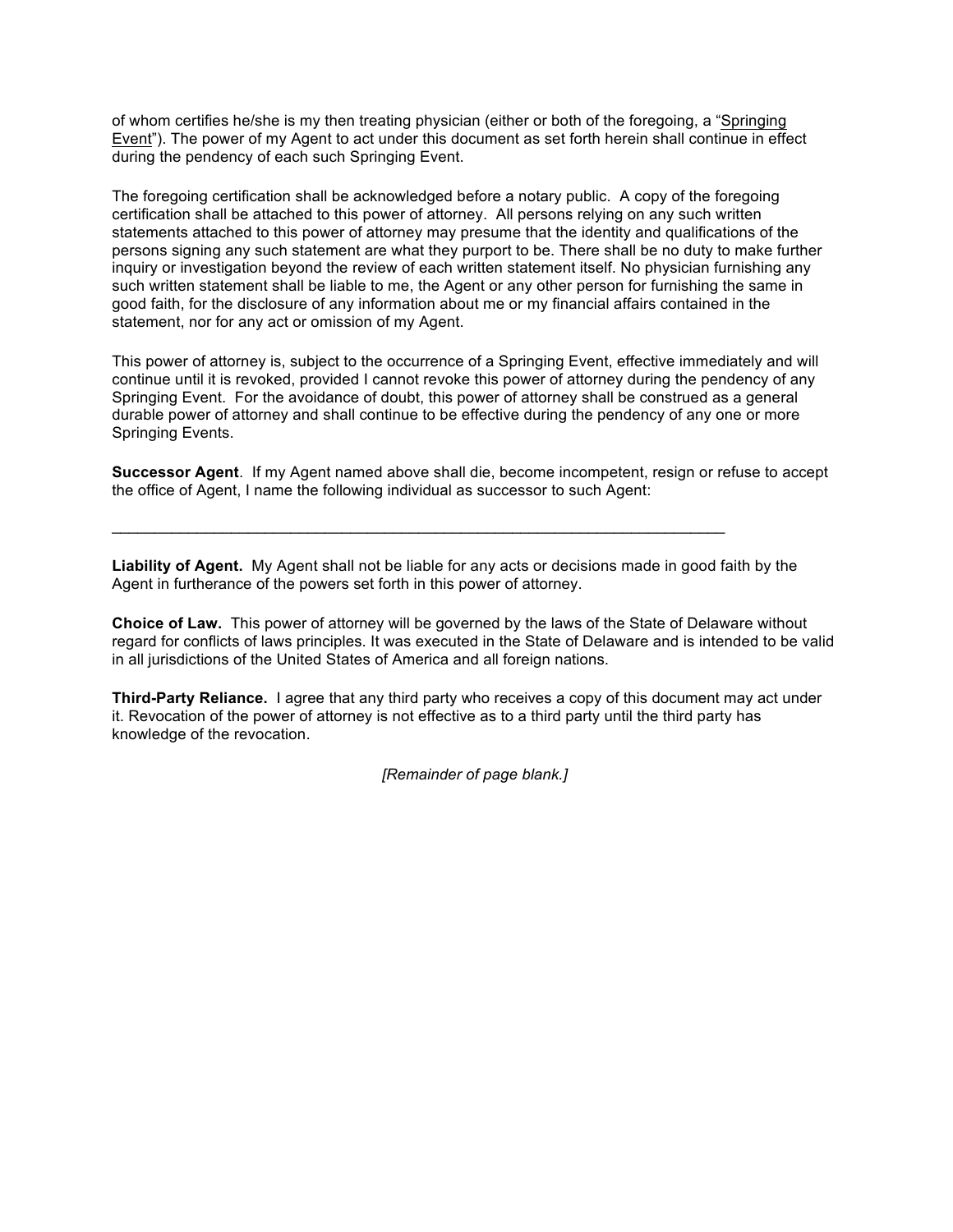## **SIGNATURE OF PRINCIPAL:**

Signed this \_\_\_\_\_\_\_\_ day of \_\_\_\_\_\_\_\_\_\_\_\_\_\_\_, 20\_\_\_\_

[Your Signature]

[Your Social Security Number]

#### **CERTIFICATE OF ACKNOWLEDGMENT OF NOTARY PUBLIC**

STATE OF DELAWARE COUNTY OF \_\_\_\_\_\_\_\_\_\_\_\_\_\_\_\_

| This document was personally acknowledged before me on<br>$20$ _ by<br>[name of principal]. |                                  |
|---------------------------------------------------------------------------------------------|----------------------------------|
| [Notary Seal]:                                                                              | (Signature of Notarial Officer)  |
|                                                                                             | (Print Name of Notarial Officer) |
|                                                                                             | Title (and Rank)                 |
|                                                                                             | My commission expires:           |

## **WITNESS**

Signed in the presence of one adult witness who is neither (a) related to the principal by blood, marriage, or adoption; nor (b) entitled to any portion of the estate of the principal under the principal's existing will or codicil or amendment thereto or trust instrument.

[signature of Principal]

[print name of Principal]

Date: , 20\_\_